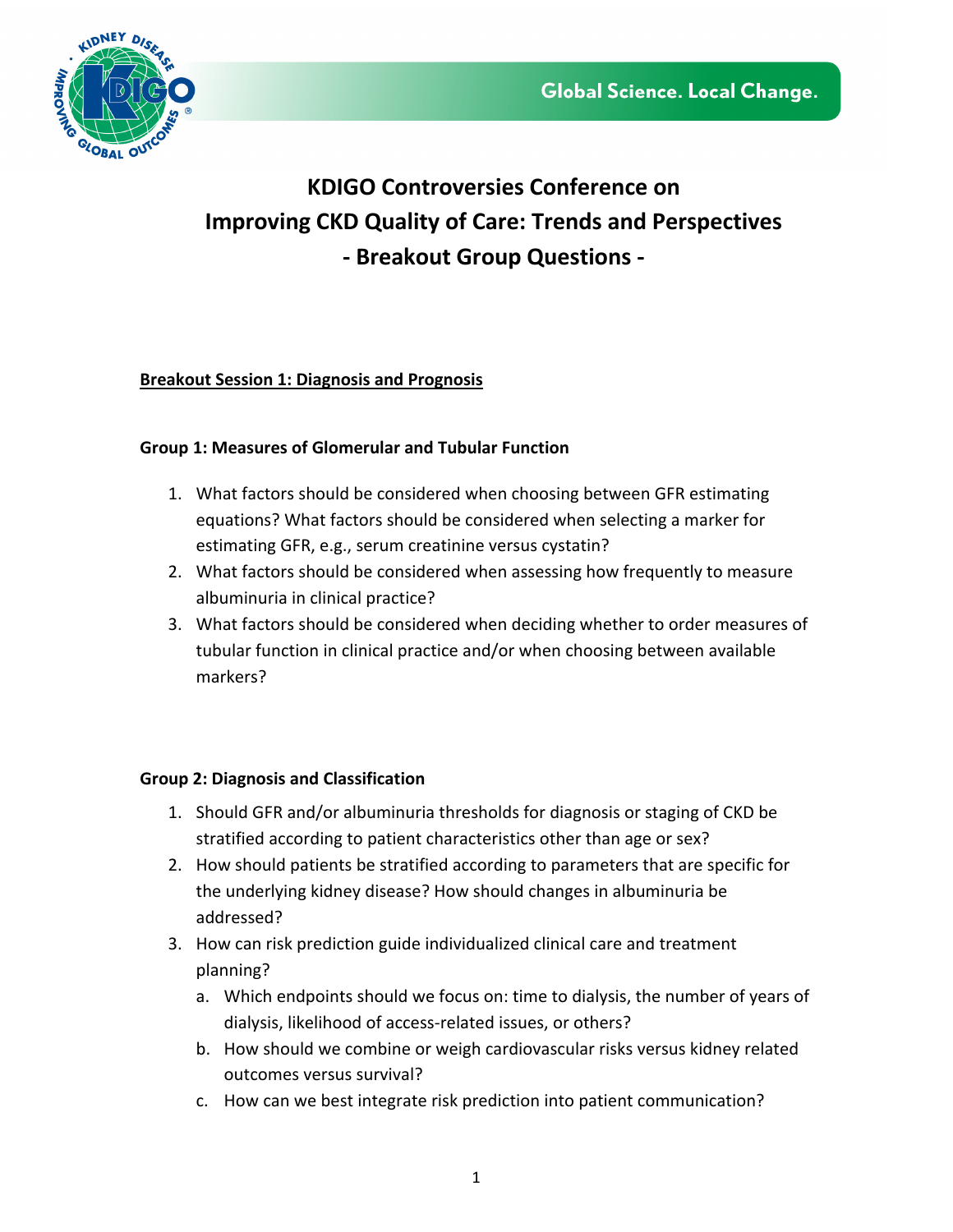

### **Group 3: Innovative Diagnostics**

- 1. What novel diagnostic tools can improve the quality of CKD diagnosis and monitoring?
- 2. Can innovative renal imaging procedures enhance the quality of clinical care delivered for CKD?
- 3. What additional information is needed to utilize innovative renal imaging procedures to enhance the quality of CKD care?
- 4. Can measures of inflammation, fibrosis and, vasculopathy enhance quality of CKD diagnosis and clinical decision making?
- 5. What is the perspective for the utilization of kidney biopsies in the future?

## **Breakout Session 2: Disease Modification and Complication Management**

## **Group 1: Models of Care**

- 1. What is the optimal model of CKD care?
	- a. What is the best model of care for CKD patients within primary care practices?
	- b. What is the best model of care for CKD patients after nephrology referral?
	- c. How should (a) and (b) vary by severity of CKD, or the presence of complications?
- 2. Can routine measurement of patient reported outcome measures (PROMs) be used to improve care for patients with CKD?
	- a. What PROMs are important to patients? (e.g., fatigue, frailty, cognitive impairment, mood disorders, others?)
	- b. Which of these PROMs can be feasibly measured in clinical practice?
	- c. What is known and not known about how to improve these outcomes?
	- d. Given (a)-(c), which PROMs are attractive candidates for measurement in clinical practice, and what knowledge gaps remain before this could be recommended?